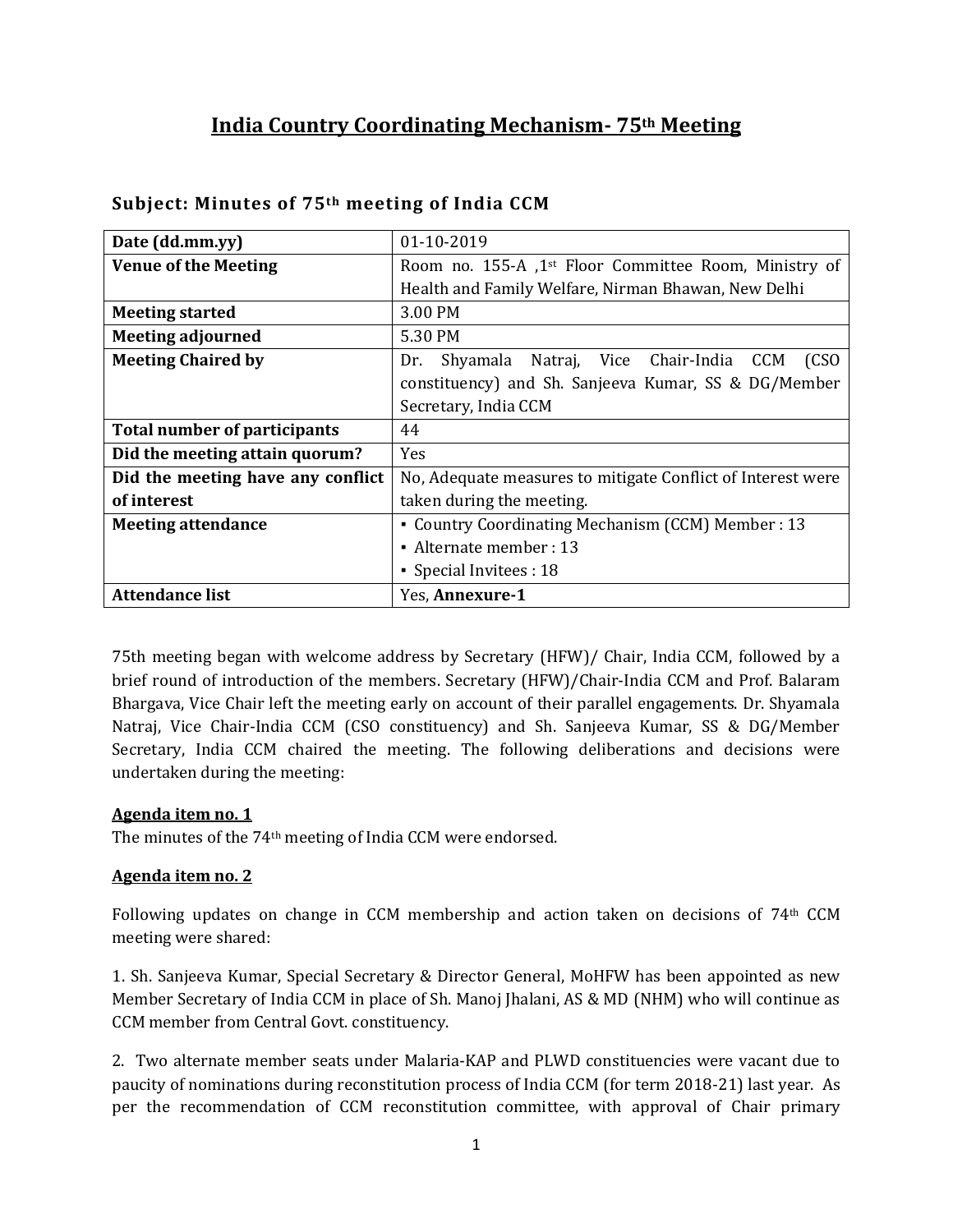members were requested to nominate their alternates for CCM. Following are the two nominations from respective primary members:

- i. Mr. Som Kumar Sharma, Associate Director, Family Health India as alternate member, People Living with Disease (PLWD), Malaria constituency
- ii. Mr. Prasanta Kumar Sahoo, Programme Coordinator -NIHIDA as alternate member, Key Affected Populations (KAP) under Malaria constituency

3. Other changes in CCM membership under government, private sector and bilateral development partner's constituency were shared (list of new members is placed at **Annexure 2**).

4. Following progress related to decisions made during 74th CCM meeting were shared:

- i. Matter related to misappropriation of grant money by MPNP+ officials: Plan India has lodged FIR in Bhopal Police Station (on 18/05/2019) against the alleged officials of MPNP. Next hearing on the case is on 4th Oct, 2019 at Bhopal District Court.
- ii. Grant related core documents of all Principal Recipients under current grant as recommended during 74th CCM meeting has been shared with all CCM members/alternates by India CCM Secretariat**.**
- iii. Formation of Key Affected Population Committee (KAP) of India CCM: India CCM Secretariat briefed CCM members that to initiate the process of KAP committee formation, secretariat did research in finding success stories from other CCM on contribution of KAP committee, however, nothing much could be found. Mr. Simon Beddoe, KAP (HIV) representative who suggested the formation of committee shared example of CCM Philippines, which formed KAP committee on pilot basis (2013) to improve strength of key population members in CCM.

India CCM Coordinator highlighted that unlike CCM Philippines; India CCM has a robust representation of Key Affected Populations (8 members and alternate) from all HIV, TB and Malaria. She brought up the matter for discussion on need to constitute a separate KAP committee, its mandate and value addition to CCM.

SS & DG mentioned that since KAP engagement is already embedded in CCM scheme of things including its oversight committee etc, forming a standalone KAP committee may not be required.

Mr. Simon clarified that KAP committees are part of many other CCMs like that of European countries (Ukraine etc.). He mentioned that KAP committee will provide a common platform to all Key affected population representatives of three diseases to come together, share their concerns and discuss the ways to resolve them. He informed that 8 KAP representatives of CCM already met twice through external resources to share their experiences, community issues and have found that there are lot of commonalities amongst key populations of HIV, TB and Malaria with huge a scope of cross learning.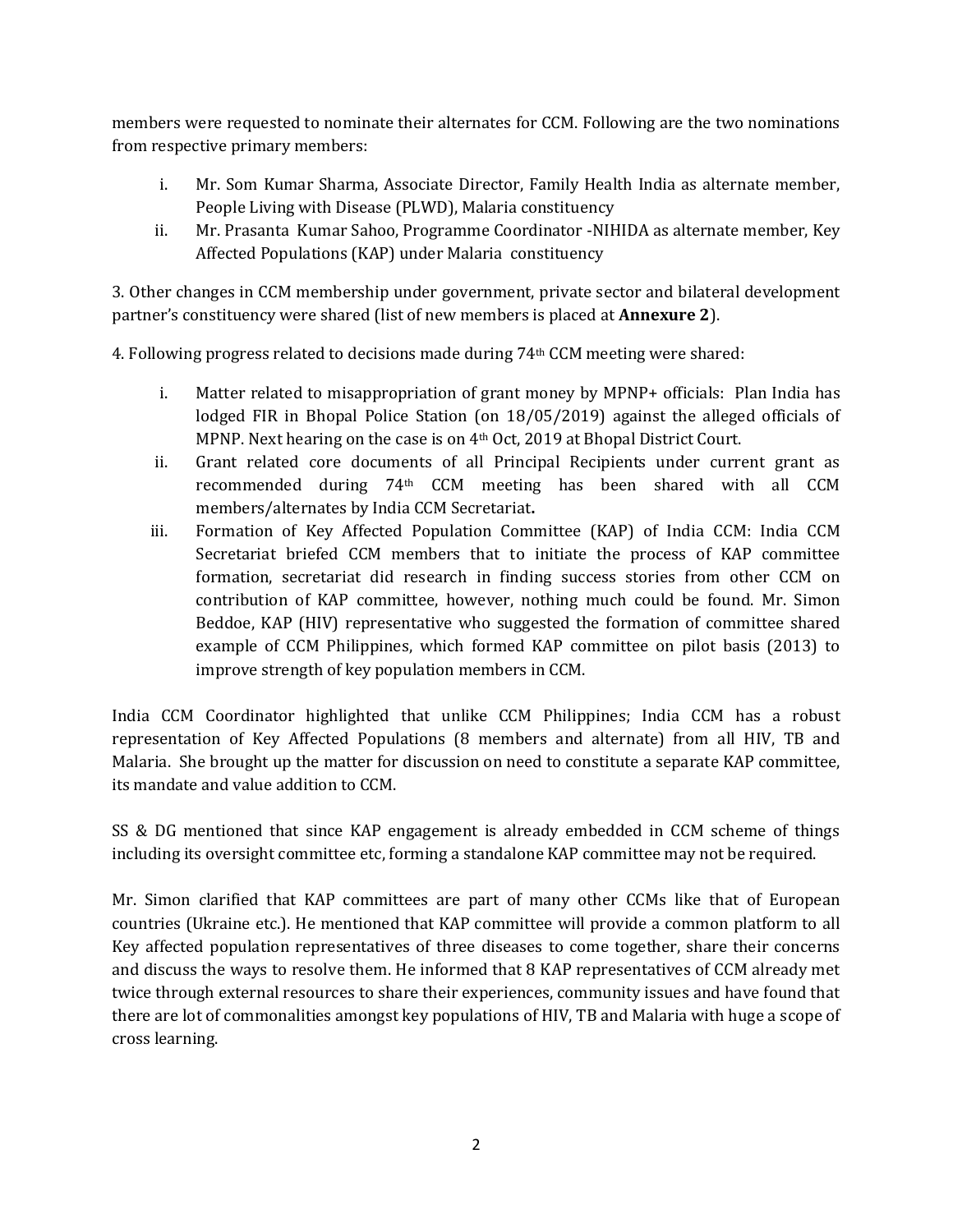Other KAP representatives of CCM showed their support in favour of formation of KAP committee. They added that KAP committee will be an additional platform other than CCM to engage with each other, cross learn and build our capacities and this will definitely ensure their improved understanding of CCM matters and effective involvement with CCM.

Dr. Gangakhedkar, CCM member from ICMR supported the view that KAPs have adequate representation on CCM and strengthened engagement with them will help in achieving elimination targets for three diseases. He suggested that provisions for supporting KAP should be clearly stated before CCM.

Prof. Ramila Bisht, CCM member, JNU suggested that operation details of the KAP committee should be worked out by KAP representatives before putting this committee to task.

## **Decision**:

i. KAP representatives to share an operation work plan (activities, timelines, budget and expected outcomes) in their proposal. It was apprised that there is no budgetary provisions for such interventions in CCM; however the matter will be looked into.

ii. CCM endorsed membership of all new members.

## **Agenda item no. 3**

An update on Global Fund related activities was provided to CCM members:

- 1. 6<sup>th</sup> Replenishment Conference (RC) of the Global Fund:
	- India hosted Pre-Replenishment meeting for  $6<sup>th</sup>$  RC hosted by India (7-8<sup>th</sup> Feb, 2019) and was the 1st Implementer Country to do so.
	- Pledging conference for  $6<sup>th</sup>$  Replenishment is in Lyon, France on 9-10<sup>th</sup> Oct, 2019
	- India announced early pledge of **USD 22 million** for period 2020-22 (1<sup>st</sup> pledge from BRICS and implementer countries)
- 2. The Global Fund appointed Mr. Donald Kaberuka as new Chair and Ms. Roslyn Morauta as new Vice Chair of its board for term 2019-2021**.**
- 3. New Senior Fund Portfolio Manager, Mr. Richard Cunliffe joined India Country team.
- 4. Global Fund Country Team:
	- Undertook Joint review of JEET & Axshya projects with CTD (9-10, July, 2019) and Joint review of Plan, SAATHI & Alliance with NACO (30th Sept 2019)
	- Allowed PRs to put up reprogramming proposal to utilize savings under current grant
- 5. GF Country team shared update on next allocation cycle (for period Apr, 2021-March, 2024):
	- GF board will decide country wise resource envelop in Nov, 2019 after 6<sup>th</sup> replenishment conference.
	- Formal allocation letters with resource announcement will be sent in Dec 2019
	- CCM may submit country funding request during March/May/August, 2020 submission windows.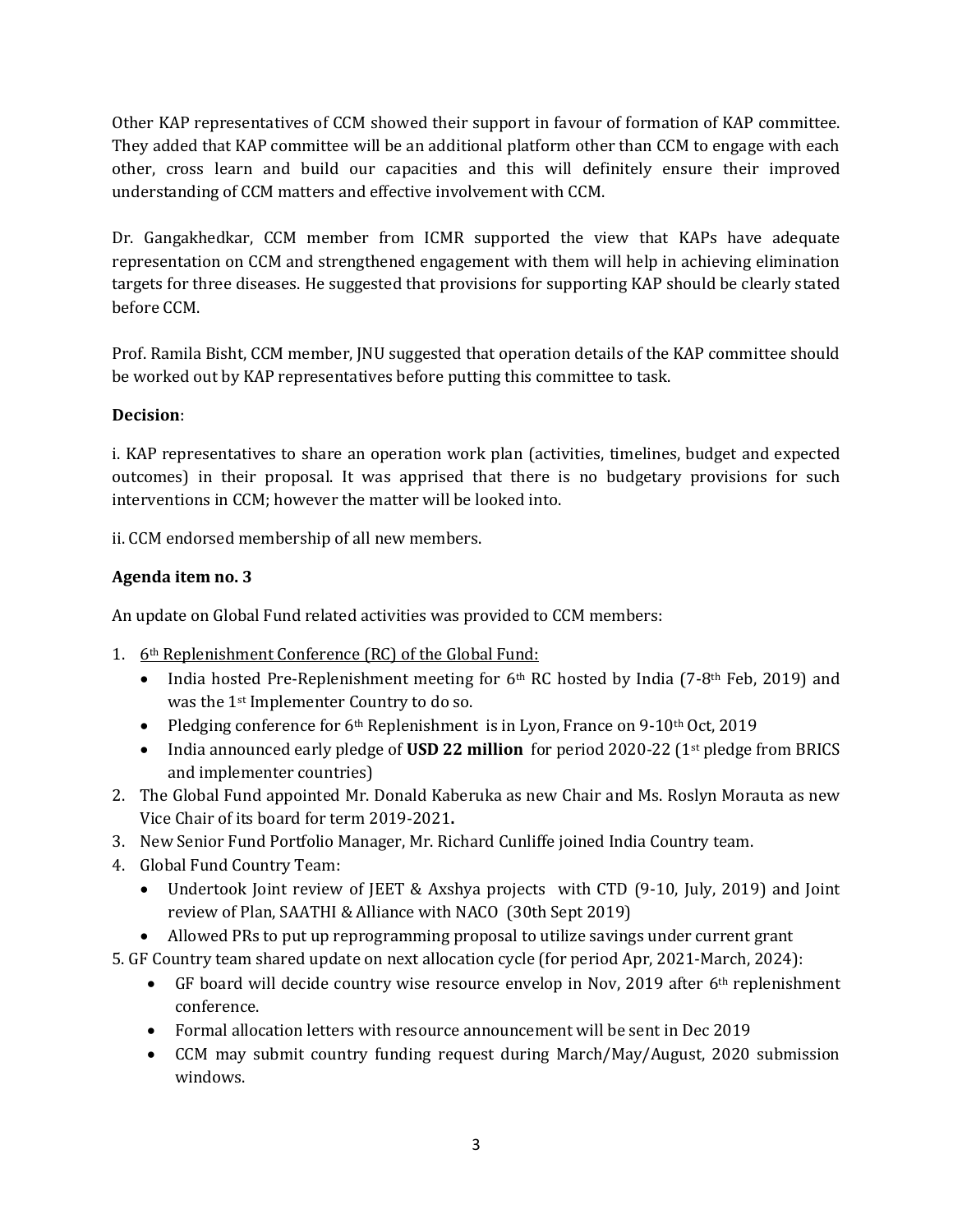• Programmes (CTD, NACO and NVBDCP) are required to initiate need assessment exercise with engagement of all Stakeholders for the next funding cycle

## **Agenda item no. 4**

Programme divisions (NACO, CTD and NVBDCP) made a brief presentation on the updates related to implementation of their grant along with updates from their respective non-government Principal Recipient's grant components.

## **A. Presentation by NACO:**

The total budget allocated to HIV program under 2018-21 Global Fund grant is USD 155 million, of which USD 102.3 million (66%) is allocated for NACO (SAHAS programme) and rest to non government PRS- India HIV AIDS Alliance, SAATHII, PLAN India and WJ Clinton Foundation.

From the SAHAS grant of USD 102.3m, NACO has been able to spend USD 8.9m till March 2019, i.e. 44% of the budget for the reporting period. NACO expected certain savings from its grant and proposed reprogramming of its funds. Some activities like Hep C-HIV co-infection concerned activities (now being performed by National Viral Hepatitis Control Programme of the Ministry of Health) and Self testing activities will not be conducted in the current grant. In the original budget, TLE for an amount of USD32.98m was to be procured and now this budget has been reprogrammed to procure a newer drug as per direction of TRG. In order to continue certain activities of the Non Government PR, NACO has also considered decommitting some amount from its grant to the NGPRs- India HIV AIDS Alliance and SAATHII.

Reprogramming of **USD 41.26m** has been now approved by the Global Fund. Brief description of reprogramming of funds is as follows:

| S. No.                  | <b>Activity</b>                                              | <b>Budget</b><br>(million<br>USD) | <b>Remarks</b>                                                                                                                                 |
|-------------------------|--------------------------------------------------------------|-----------------------------------|------------------------------------------------------------------------------------------------------------------------------------------------|
|                         | of<br>Tab<br>Procurement<br>TLD(ARV)<br>$(Q-149,000,000)$    | 28.81                             | Technical<br>adult<br>Group<br>Resource<br>for<br>treatment has recommended use of TLD and<br>DTG as alternate first line, second line & third |
| 2                       | Tab<br>DTG.<br>Procurement of<br>(ARV)<br>$(Q - 23,000,000)$ | 2.85                              | line drug as it provides higher and faster viral<br>load suppression rates with less side effects                                              |
| 3                       | Obligations<br>from<br>previous<br>grant                     | 5.36                              | Obligations from the previous global fund<br>grant will be booked for deliveries made till<br>March 2018 under the previous grant              |
| $\overline{\mathbf{4}}$ | Decommitment<br>Alliance<br>to<br>India                      | 2.996                             | Decommitment of funds to Alliance for Care<br>Support Centres that may shut down due to<br>lack of funds.                                      |
| 5                       | Decommitment to SAATHI                                       | 1.248                             | funds to SAATHI for<br>Decommitment of<br>blended clinical training across all states                                                          |
| TOTAL                   |                                                              | 41.264                            |                                                                                                                                                |

The Non Government PRs are implementing their respective projects under the Global Fund grant. Following status of expenditure of Non Government PRs grants was presented: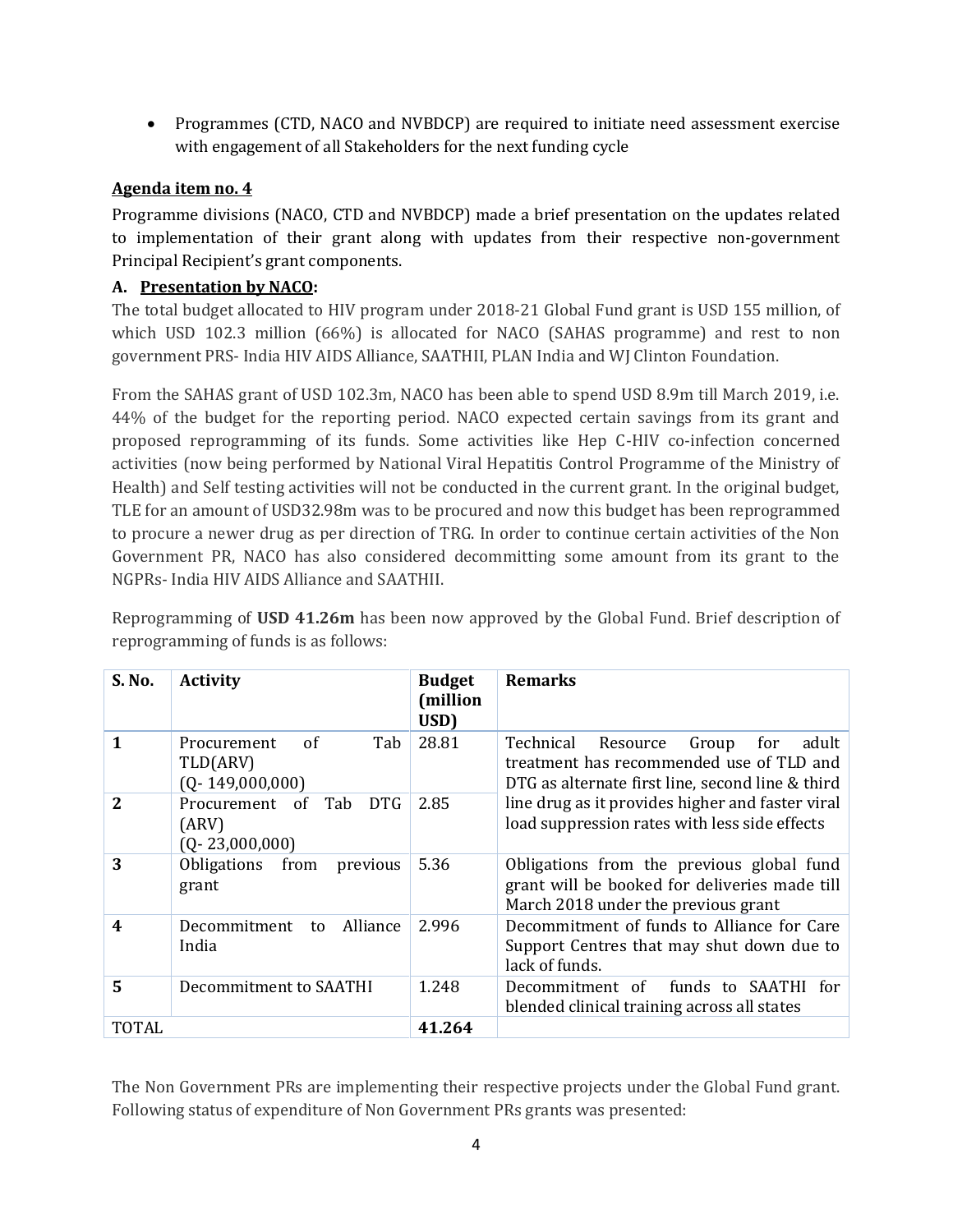| <b>Non</b><br><b>Government PR</b> | <b>Budget (mUSD)</b><br>reporting<br>for<br>period | <b>Expenditure</b><br>till<br>March<br>2019 (mUSD) | Percentage<br>expenditure | <b>Progress Update</b>                                                            |
|------------------------------------|----------------------------------------------------|----------------------------------------------------|---------------------------|-----------------------------------------------------------------------------------|
| <b>IHAA</b>                        | 8.91                                               | 7.86                                               | 88%                       | On track                                                                          |
| Plan<br>India-<br><b>AHANA</b>     | 2.98                                               | 2.63                                               | 88%                       | On track                                                                          |
| <b>Plan India-TISS</b>             | 0.88                                               | 0.24                                               | 28%                       | Project was delayed.<br>Reprogramming<br>is<br>being discussed                    |
| Plan-<br><b>Supply</b><br>Chain    | 1.16                                               | 0.35                                               | 31%                       | Project was delayed.<br>Reprogramming<br>is<br>being discussed                    |
| <b>SAATHII-</b><br><b>SVETANA</b>  | 3.02                                               | 2.45                                               | 81%                       | On track                                                                          |
| <b>SAATHII- BCT</b>                | 0.88                                               | 0.24                                               | 28%                       | Project was delayed.<br>Trainings<br>are<br>planned.                              |
| <b>WJCF</b>                        | 1.31                                               | 0.16                                               | 12%                       | have<br>Trainings<br>begun.<br>The<br>expenditure<br>will<br>increase henceforth. |

The PRs where the utilization is low is mostly due to late initiation of the projects. The National Programme is reviewing the progress on a regular basis. During these reviews, the issues are highlighted and solutions are suggested. It is anticipated that the Non Government PRs will be able to utilize their funds in the stipulated time.

#### **B) Central Tuberculosis Division:**

Total TB grant for the period January 2018-March 2021 is USD 283.87 million of which USD 201.34 million has been allocated to the Government PR for TB- Central TB Division. As regards the implementation status of CTD grant, following updates were shared:

- 1. Key activities under CTD grants are -Procurement of Drugs (SLD, Newer Drugs) & CBNAAT Cartridges, Diagnostic Equipment's, Strengthening of Supply Chain Managemnt, DRTB patients Counselling, Operational Research, Active Case Finding in KPA and Incentives for DRTB patients.
- 2. With respect to technical progress for period 2018, programme has met 82% of its targets for TB treatment coverage, 99% for treatment success rate of RR TB and/or MDR-TB, 90% of case notification rate reduction target and 98% target related to notification of RR-TB and/or MDR-TB cases.
- 3. Private sector notification, HIV testing of registered TB patients and initiation of TB preventive therapy among newly enrolled HIV positives cases are some of the areas of improvement, which require more efforts.
- 4. Fund utilization for period Jan 2018 till March 2019 is 67 % (73. 7mUSD).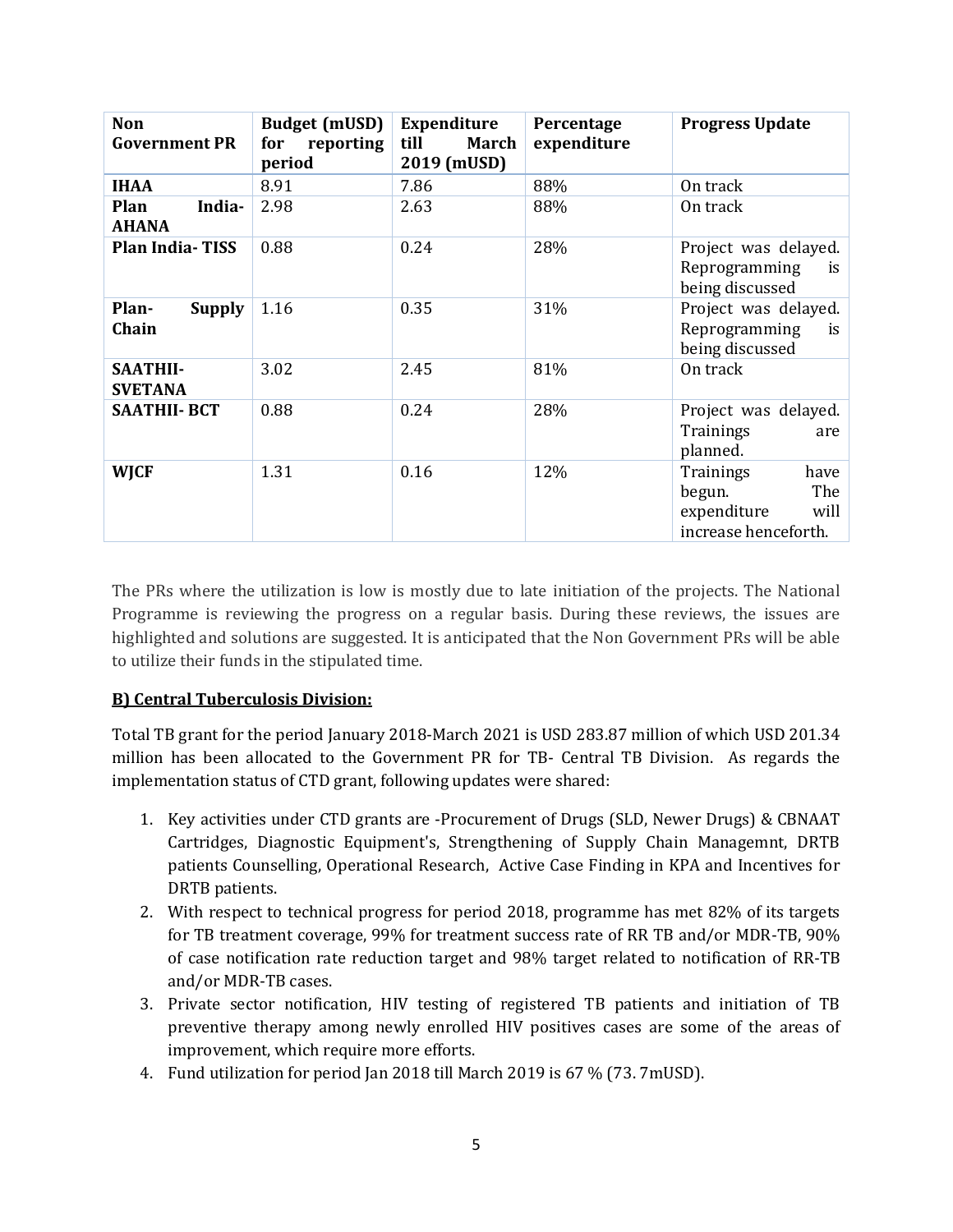5. Programme has worked out savings of 27.83 mUSD and put up reprogramming proposal (procurement of Clofazimine 100 mg, Moxifloxicin 400 mg and 1000 CBNAAT machines) for Global Fund approval.

William J Clinton Foundation, non govt. PR under TB has achieved 121 % of its private sector notification target during Jan 2018 to March, 2019 and utilized 55% of the disbursed budget so far. Reprogramming of 4.15 mUSD has been planned for new PPSA sites and operational costs.

Foundation for Innovative New Diagnostics (non govt. PR under TB grant): With respect to private sector notification, it has achieved 123% of its set target for period Jan 2018-June, 2019 and has utilized 63 % of allocated funds. Reprogramming approval for USD 24.21 Million for lab consumable and operational cost is granted by the Global Fund. Proposal of additional USD 22.17 Million reprogramming is submitted.

Centre for Health Research and Innovation, (non govt. PR under TB grant): During Jan-June, 2019, CHRI has fully met its programmatic target of private sector notification (109%) and has utilized only 53% of the funds available to them. USD1.21 Million reprogramming got approved for new PPSA sites and operational costs.

The UNION, (non govt. PR under TB grant) has achieved well for its targets related to notification and treatment success rate among KAP populations during Jan-June 2019. It has expensed 73% of the grant funds disbursed till June 2019. UNION has savings of USD 0.69 M which it reprogrammed for existing active case finding activities.

Mr. Sudeshwar Singh, CCM member enquired how division manages shortage of TB drugs in states like Bihar, Jharkhand which face frequent supply issues. Dr. Raghu Rao, Addl. DDG, TB apprised that division is proactively addressing supply chain management issues at the periphery through its Nikshay Aushadhi portal which is a web based tool for stock management.

Mr. Sudeshwar Singh highlighted concern of shortage of opportunities for community based networks/ TB forums, to be part of PPSA activities at district level due to tender related monetary conditions and suggested to enhance TB community representation in PPSA activities and in district TB forums. Mr. Raval Prateek added that PLHIVs should also be part of such district TB forums to discuss issues related to HIV –TB co-morbidities.

Dr. Raghu Rao clarified that for tenders, based on the value of project/activities; GFR (Government Financial Rules) mandates deposition of certain fixed percentage of earnest money by the interested agencies. Hence, PPSA related tenders had monetary implication. But community networks, grassroot NGOs etc can work as sub recipients under these district level PPSA agencies and the same may be emphasized to PPSA agencies by CTD. He also assured increased participation of community networks in TB forums.

Dr. Bilali Camara from UNAIDS emphasized the importance of having a common counselor for HIV and TB and suggested that counselors under HIV and TB programmes should be adequately trained to counsel patients for both HIV and TB to get better treatment and adherence outcome.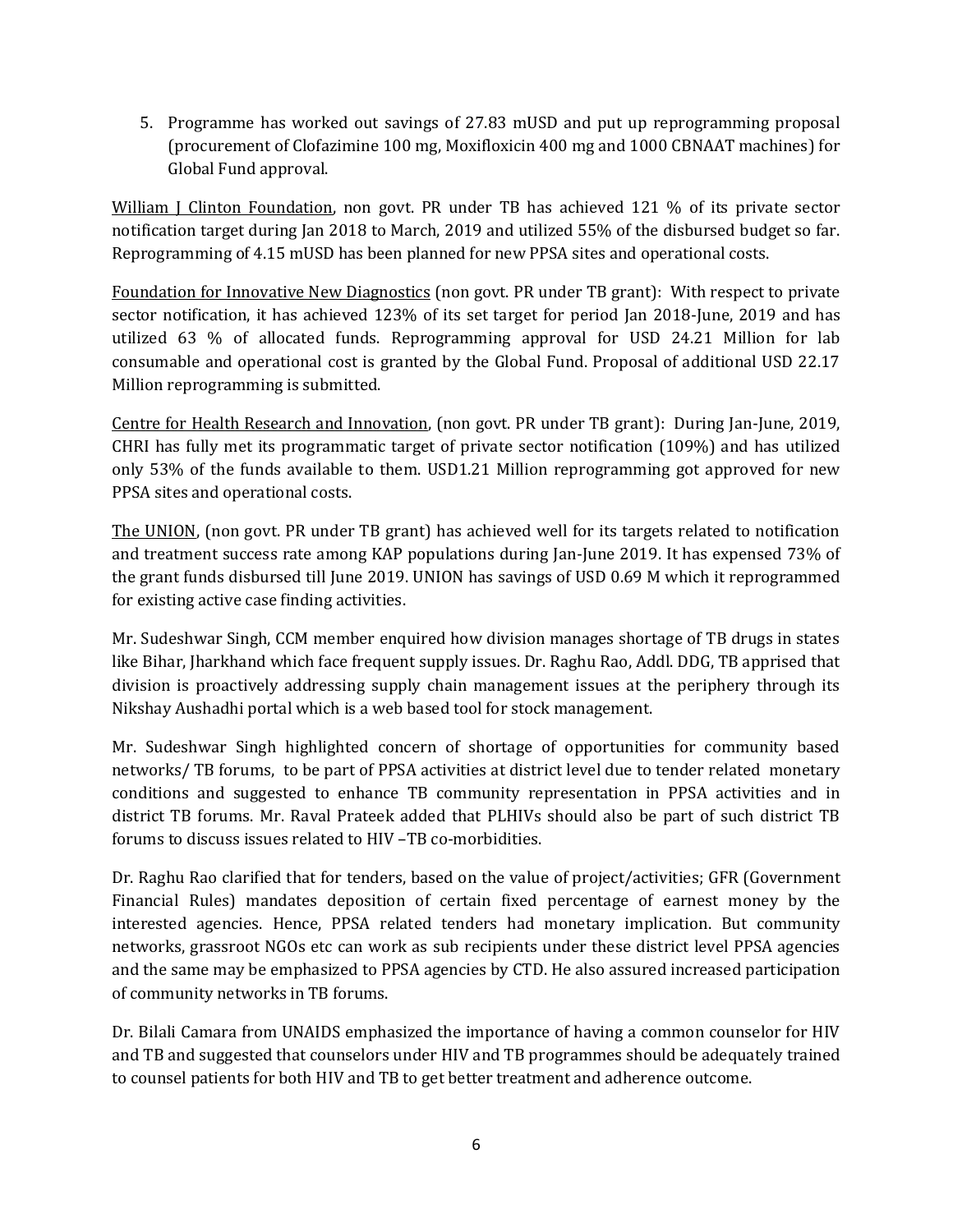Dr. Shyamala informed that Tamilnadu SACS is performing quite well including its TB-HIV coordination activities and to strengthen it further, for the coordination meetings same representative from state RNTCP programme should be sent to ensure a structure feedback mechanism.

#### **C) National Vector Borne Disease Control Programme**

Total Malaria grant for the period January 2018-March 2021 is USD 65.01 million and is being implemented by NVBDCP (Govt. PR) in 7 North East states and Madhya Pradesh. Two Non-Government SRs from Meghalaya and Mizoram are implementing Malaria grant under NVBDCP.

As regards the current status of the NVBDCP grant, following was shared during the meeting:

- 1. Intensified Malaria Elimination Project focuses on LLIN distribution, strengthening surveillance system, universal coverage of case detection and treatment services and BCC activities.
- 2. There has been remarkable achievements under the project with 79% reduction in Malaria cases in 2018 against the 2015 (baseline year), 77% decrease in Pf Malaria cases and 82% reduction in deaths due to Malaria in N-E states. During same time period (2015-2018), in Madhya Pradesh Malaria cases reduced by 79%, Pf cases reduced by 84 % and deaths reduced by 96%. These achievements have been highlighted by WHO in World Malaria Report 2018 as a Global example for malaria reduction.
- 3. Status of LLIN distribution under Jan, 2018-March, 2021 grant:
	- Madhya Pradesh: 96,48,400 LLINs were procured by CMSS and distributed to the state/districts during 2018 (99% distribution complete).
	- N-E States: Procurement of 6.6 million LLINs by CMSS is approved by MOHFW; first tranche for 3 of the states will be delivered in Oct 2019.
	- Odisha: Requirement of approx. 12 million LLINs was budgeted under Prioritized Above Allocation Request (PAAR) under IMEP by NVBDCP. Approx. 6 million LLINs can be procured from savings under IMEP and for remaining 6 million LLINs, GF is being requested to explore the funding resources.
- 4. Reprogramming status: Programme has savings of 60 crores from year 1 of the grant (Jan'18-Mar'19) and will be utilized for the following:
	- Committed expenditure: Rs 15.9 Cr (forMP LLIN distribution expenditure and IEC sun-board & PA Systems);
	- NE States LLINs (additional-0.9 million): Rs 13.49 Cr;
	- NGOs budget (additional-approved by GF): Rs 1.84 Cr;
	- Odisha LLINs: Rs 29.2 Cr

Dr. Shyamala Natraj recommended that NVBDCP should consider developing a document enumerating success stories/best practices on the efforts invested by programme in achieving such reductions in malaria cases and deaths for cross learning of other programmes.

#### **Agenda item no. 5**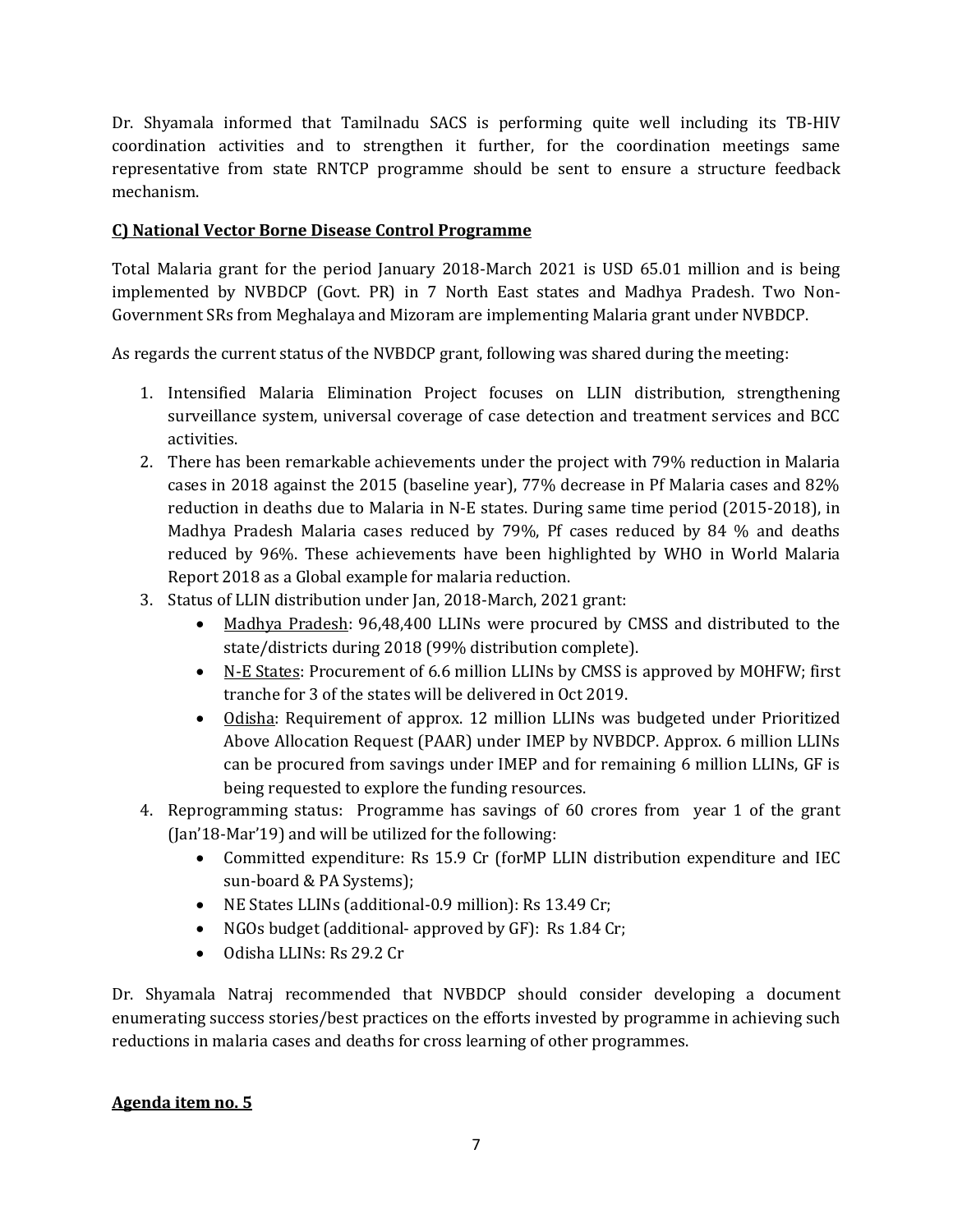The Oversight Committee of India CCM undertook two oversight visits during 2019. Dr. Inder Prakash, Chair Oversight Committee made brief presentation on the visits:

| <b>Disease</b>      | <b>PR</b>                                                             | <b>SR</b>                                                          |
|---------------------|-----------------------------------------------------------------------|--------------------------------------------------------------------|
| <b>HIV/AIDS</b>     | NACO (National AIDS Control Society)                                  | SACS (State AIDS Control<br>Gujarat<br>Society)                    |
|                     | India HIV/AIDS Alliance                                               | GSNP + (Gujarat Network of positive<br>People)                     |
|                     | SAATHII (Solidarity and Action Against the<br>HIV Infection in India) | $GSNP +$                                                           |
| <b>Tuberculosis</b> | CTD (Central TB Division)                                             | RNTCP and TISS<br>Gujarat<br>(Tata<br>Institute of Social Science) |
|                     | WJCF (William J Clinton foundation)                                   | World Health Partners (WHP)                                        |

**A) Oversight Visit to Surat District, Gujarat (29th April-1st May, 2019):** Oversight team reviewed HIV and TB grant implementation in Surat district for the following Sub Recipients:

Key observations from the visit which were also shared with District Collector (Surat):

1. Observations pertaining to RNTCP programme in Surat:

- In 2018, TB case notification in Surat district has improved overall, however rivate sector notification (17 % and 35% of total cases notified by private doctors in Surat rural and Surat Municipal Corporation respectively) requires more focus.
- Universal DST initiative: 80% notified TB cases tested for Rif. Resistance (more than the country average of 60% achievement), with less coverage for pvt. Sector patients (29%).
- DR-TB case detection has increased, but less patients out of diagnosed are put on treatment (gap of 10%).
- Good utilization of all the 6 CBNAAT machines in the district (avg. 250-350 tests per month/machine)
- Nodal DRTB centre: Functioning well, initiated newer regimen (BDQ and Delamanid); efficient management of ADRs
- Nikshay Poshan Yojana: 66% of total notified TB cases received DBT benefit; however coverage gap for tribal patients was high.
	- Issue in linkage of bank accounts of beneficiaries were there, requires proactive resolution.
	- High migration is a challenge, needs coordinated efforts to bring improvements
- HIV screening among TB notified cases is quite high (97%) in public sector compared to private sector cases (2% TB patient know HIV Status**).**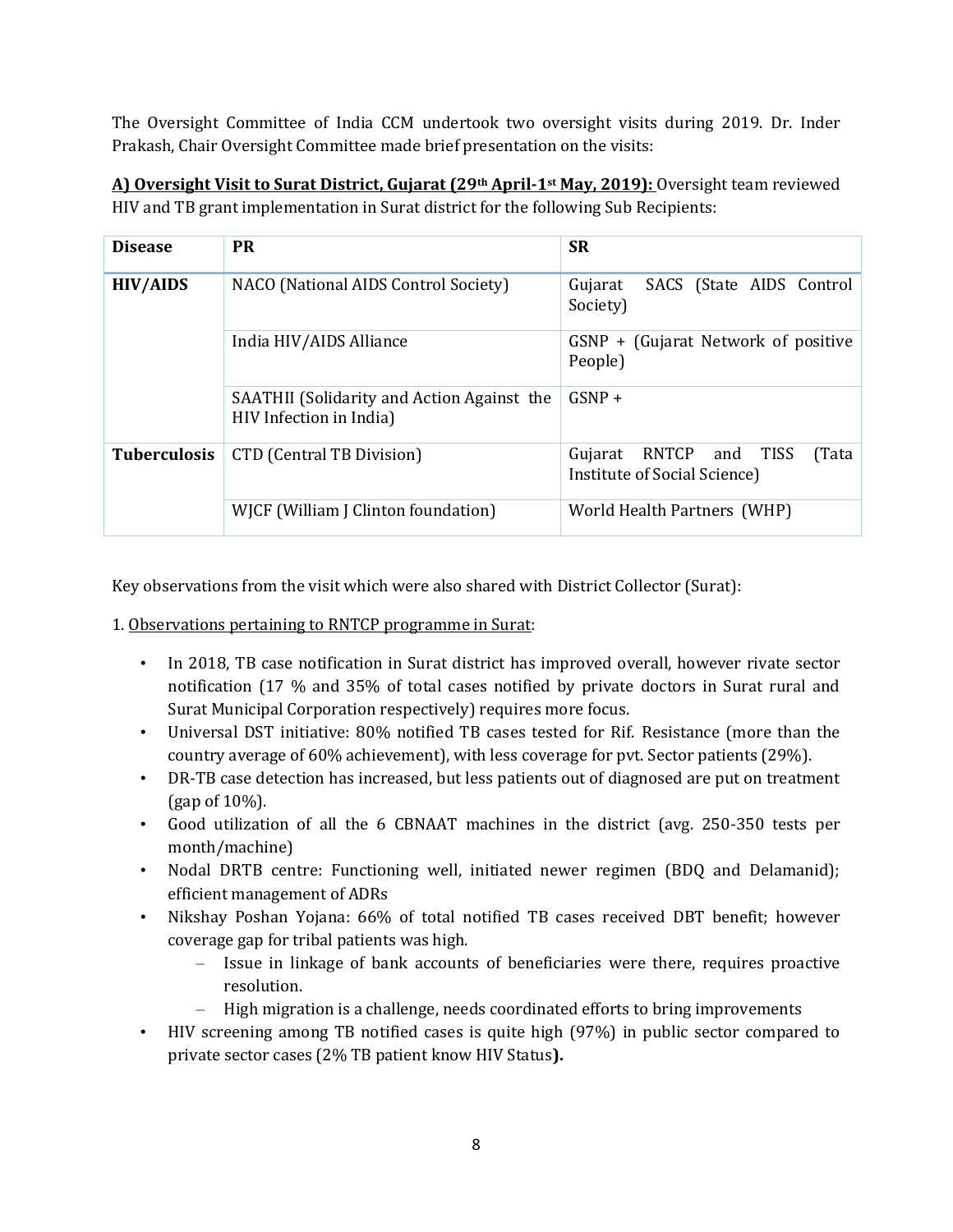- Record maintenance at peripheral level and at CBNAAT lab Surat Municipal Corporation Medical College and Hospital requires improvement. LTs require supervision and training on data recording.
- 2. Observations pertaining to JEET and Saksham Projects**:** 
	- Joint Efforts for Elimination of TB project is implemeted by WHP, a SR under William J Clinton Foundation for supporting private sector notification and engagement for TB.
		- 3349 patients notified from private providers against target of 1934 (Oct, 2018- March, 2019)
		- Received positive feedback from private practitioners at field
	- Saksham project is implemented by TISS, a SR under CTD to provide PMDT counseling services and linkage of DRTB patients with social protection schemes
		- 323 DRTB patients were counseled in 2018
- 3. Observations pertaining to HIV programme/State DAPCU in Surat:
	- Shortage of HR: High turnover of MO at ART due to low salaries; high vacancies of counsellors and LTs was found.
	- Drugs/Equipment related issues:
		- CD4 machine is old and gets frequent breakdown, requires replacement
		- Viral Load machine installed, services not initiated and tests are conducted through Metropolis.
		- Old computers which are not compatible with the existing work load of centre are used and needs to be replace
		- Test Kits were found in order. Minor discrepancies were found in stock recording of Nevirapine and ZLN drugs. Requires supervision.
	- Multiple options of Differential Service Delivery sites should be made functional to reduce burden at ART cnetre.
	- Coordination and Training support:
		- To address high migration issue in Surat, measures to link source and destination of migrant population should be adopted using IT systems.
		- Advanced HIV disease training and adoption of WHO guidelines to be initiated
		- Coordination amongst staff of ART, Care and support centre and RNTCP programme should be improved.
- 4. Observations pertaining to VIHAAN and Svetana projects:
	- Surat Care & Support Centre ( under Vihan Project implemented by SR GSNP+):
		- positive feedback on innovative initiatives like marriage bureau and children's meetings for positives were received during client interviews
		- Social scheme linkages need to be strengthened (client suggestion)
		- TI and network linkages need to be strengthened
		- Frequent turnover of staff happens due to the low salary structure
	- Svetana project (Implemented by Sub Recipient GSNP+) to support PPTCT services: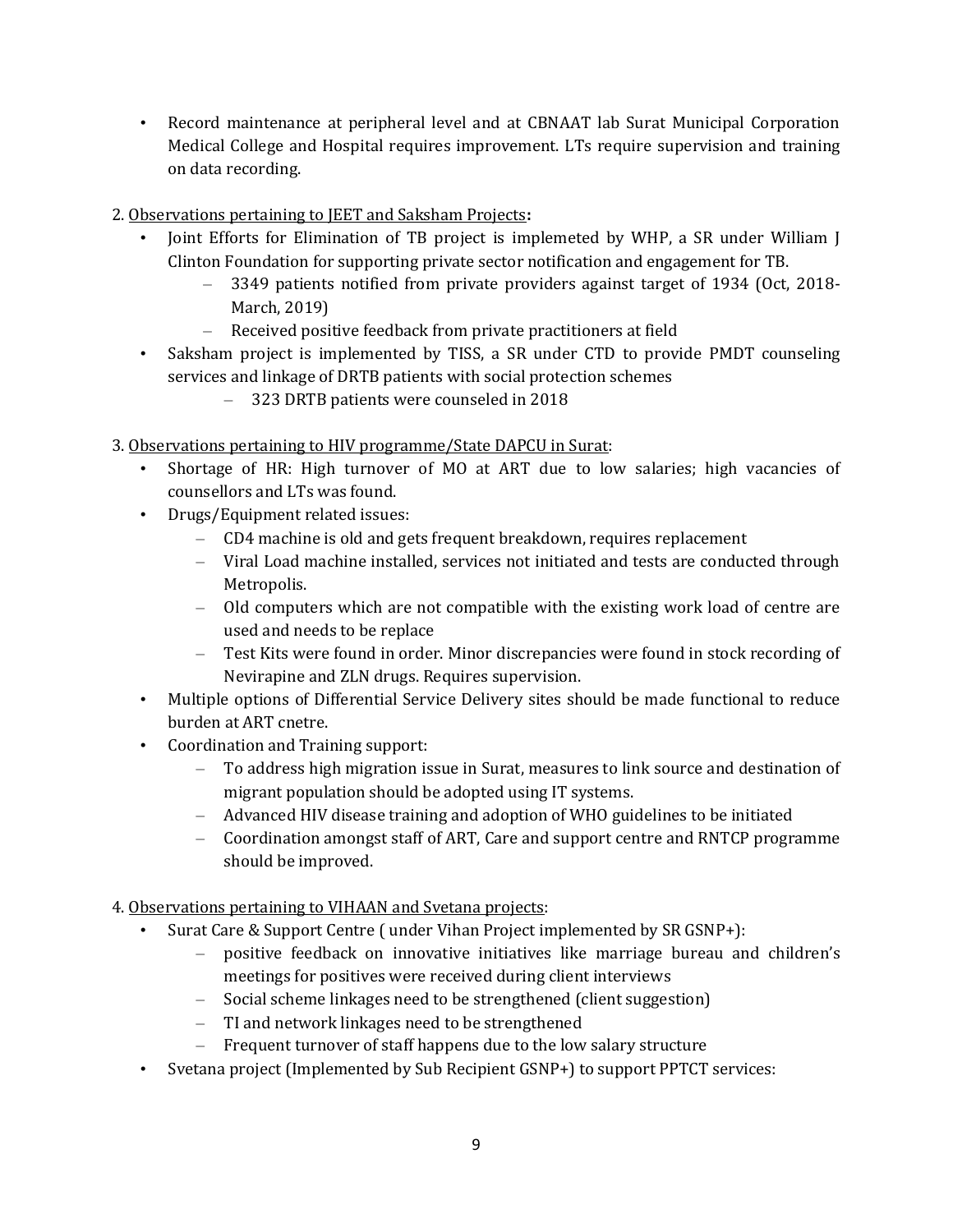- Project should focus on regularizing visits to high load centres to strengthen PPTCT services
- Sensitization of Pvt. Healthcare providers on HIV Act is required to enhance their engagement.

**B) Oversight Visit to Raipur district, Chhattisgarh (20th -22nd August, 2019):** Oversight team reviewed HIV, Malaria and TB grant implementation in Raipur district for the following Sub Recipients:

| <b>Disease</b>      | <b>PR</b>                                          | $S_{\rm R}$                                              |
|---------------------|----------------------------------------------------|----------------------------------------------------------|
| <b>HIV/AIDS</b>     | <b>NACO</b>                                        | Chhattisgarh SACS                                        |
|                     | HIV/AIDS<br>India<br>Alliance                      | LEPRA Society (VIHAAN Project)                           |
|                     | Plan India                                         | HLFPPT (AHANA Project)                                   |
| <b>Tuberculosis</b> | <b>CTD</b>                                         | Chhattisgarh RNTCP                                       |
|                     | <b>UNION</b>                                       | <b>MAMTA</b> (AXSHYA Project)                            |
|                     | Centre for Health<br>Research<br>and<br>Innovation | Efforts for Elimination of TB<br>Joint<br>(JEET) Project |
| <b>Malaria</b>      | <b>NVBDCP</b>                                      | Chhattisgarh VBDCP                                       |

Key observations from the visit are as follows:

1. Observations pertaining to RNTCP programme in Raipur:

- *Good Practices/Initiatives:*
	- Universal-DST is being done in the entire state  $(70\%$  public sector cases tested during 2018-19)
	- Engagement of community volunteers for Sputum transport from periphery to district is done (new initiative).
	- Private Sector notification has improved over the time. System of getting patient and provider data from chemist is in place to facilitate private sector notification.
	- Adherence to treatment is being facilitated by Nikshay Poshan Yojana in form of food packets (since July 2017)
	- Active TB Screening and prompt treatment of prisoners (High risk groups) done in all 28 central jails
	- State has initiated use of newer drug regimen (Bedaquiline) and shorter regimen.
- *Challenges/Areas for Improvement:*

(*i*) Diagnosis and treatment: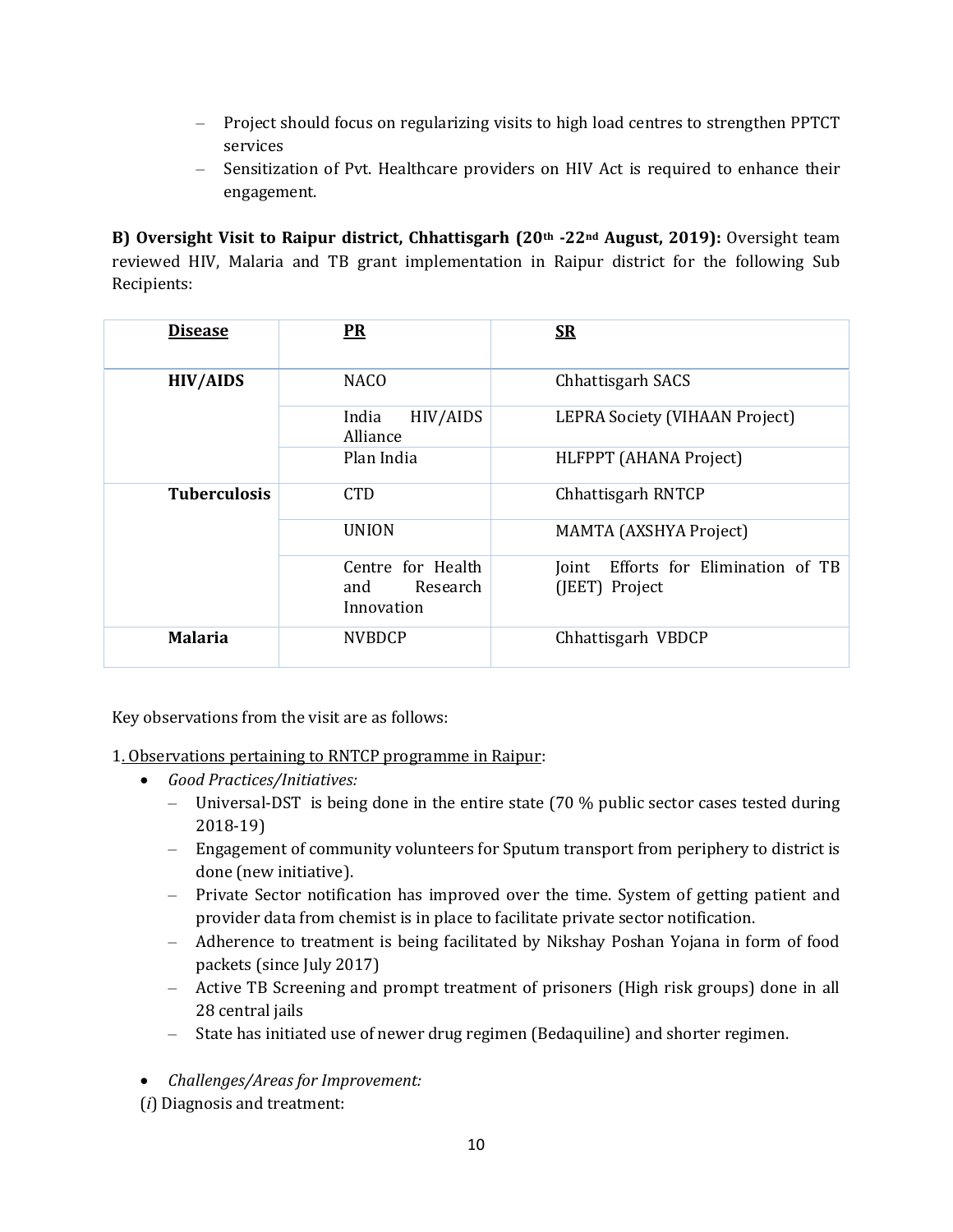- Lab network exists, however monitoring and supervision needs improvement at all levels.
- Infection control was deficient in laboratories and Nodal DR TB ward.
- IRL Raipur- has space constraint and flow of information from all CBNAAT sites (from periphery) is a challenge.
- Mobile van (for hard to reach areas)- not functional
- At Nodal DR TB Centre:
	- $\circ$  Centre is inadequately utilized (10% bed occupancy), requires dedicated staff
	- o Functioning needs improvement requires trained and dedicated medical doctor and support staff to treat and address ADR.
- (ii) Procurement and Supply Chain issues:
	- CBNAAT cartridge supply at State Drug Store and at peripheral site was inadequate.
	- At State Drug Store:
		- o Stock out of essential TB drugs (Inj. Kanamycin 500mg, Ethionamide 125mg and Levofloxicin 250mg) was found. State level procurement which happens through Chhattisgarh Corporations quite slow so local procurement gets delayed.
		- o Adequate temperature conditions were not maintained at store. Large quantity of 2nd line drugs (Sodium PAS) was kept in store without temp. regulation.
		- $\circ$  Policy for disposal of expired drugs needs to be defined as large quantity of drugs of 2012 expiry was kept in store.

(iii) Supply of food packets under Nikshay Poshan Yojana is erratic and irregular distribution was found at field.

(iv) Gaps in record maintenance (stocks and reports) , incompleteness of stock records was found at the field.

(v) Need for training/ refresher trainings of LT, doctors, counselors and nurses to improve programme performance.

(vi) Coordination between NGO partners (AXSHYA and JEET project teams) and state officials needs to be reinforced and SRs should adopt more transparency.

(vii) Human Resource shortage:

- vacant peripheral staff position needs to be filled to
- Community volunteer rapid turnover under Axshya project is an issue, leading to inefficient functioning and reduced contribution to prog.
- 2. Observations pertaining to Malaria programme in Raipur/Baloda Bazaar District:
	- State reported 40 **%** decline in malaria cases from 2017 to 2018. However some districts (Bastar Region) reported increase in malaria incidence, it calls for micro-stratification of efforts.
	- 49.27 lakhs LLINs in 23 districts were distributed in 2017-18. Regular monitoring by Sub Health Centres & ASHAs is necessary to ensure daily & correct use by beneficiaries.
	- Large number of vacancies at all levels (SPO, Malaria Officer, VBD supervisor, consultants, LT, MPW, ANM); needs to be filled on priority basis.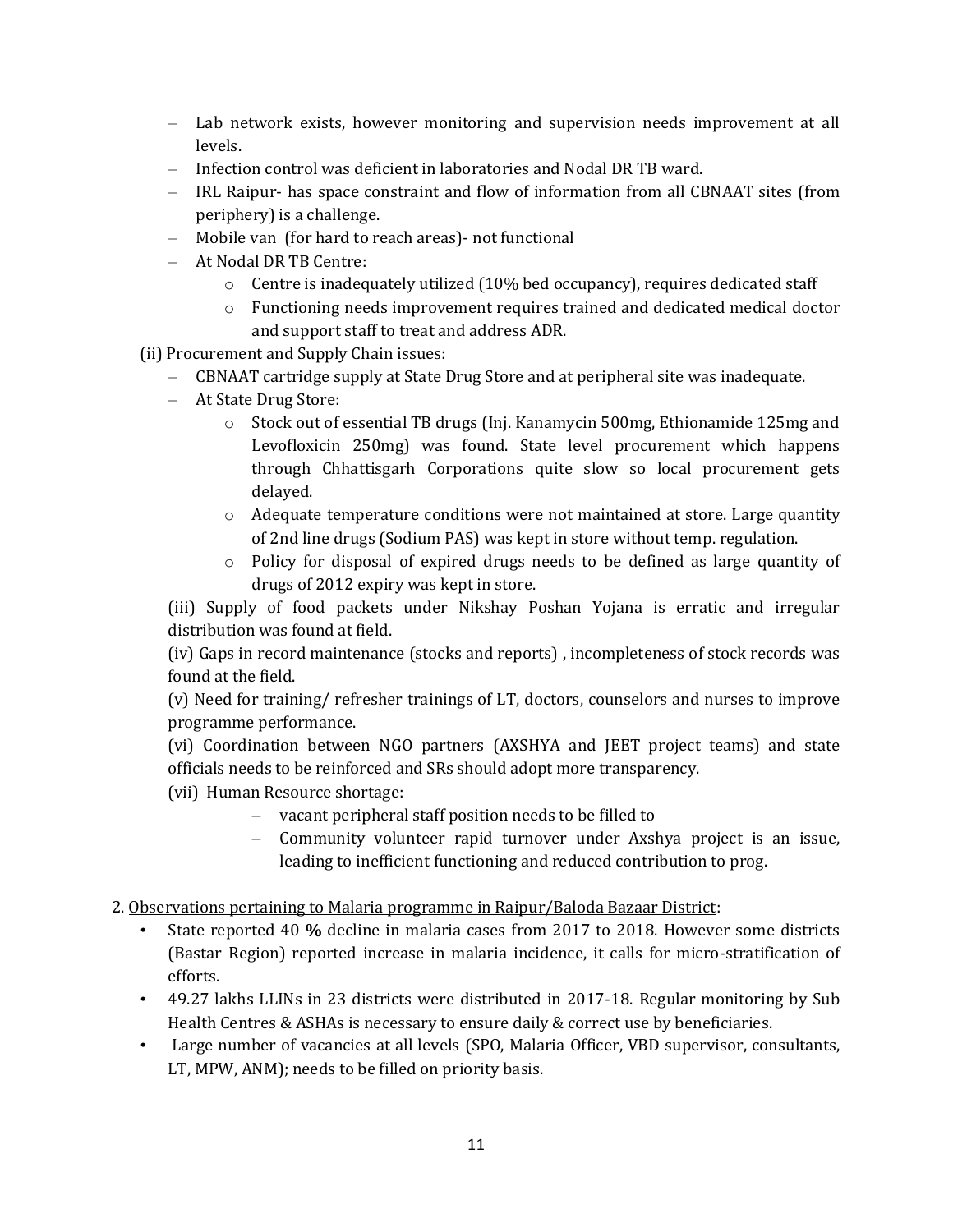- Supervision and monitoring need to be improved to ensure quality and timely data reporting.
- Malaria program is entirely run by public health system without involvement of private sector. Engagement of private service providers in mapping and reporting of malaria need to be initiated.
- Training of programme staff (at all levels) on operational Manual for Malaria Elimination in India is required to ensure diagnosis, treatment and reporting as per latest standards.
- Strengthening of IEC/BCC activities is required. Limited material could be found in field.
- Chhattisgarh needs to make malaria a notifiable disease like others.
- Inter-sectoral coordination needs to be strengthened.
- 3. Observations pertaining to HIV Programme In Raipur district:
	- At ART centre, Dr. B R Ambedkar Hospital, Raipur:
		- Viral load lab was functioning well- 645 tests conducted (82% patient were virally suppressed)
		- Has trained LTs, Record maintenance was good
		- Differentiated care model is being implemented, has decongested the centre load and patient waiting time
		- Initiated Multi month dispensation (MMD) for 3 months
		- Good Coordination among ART, ICTC and Targeted Intervention (TI) Ngo for better linkages and referral was found
		- Post of the second medical officer at ART centre is vacant, requires urgent attention to improve services.
	- Team learnt through beneficiary interaction that stigma and discrimination related to HIV by the health care provider still persists in medical college. There is need for sensitization of health care providers to address the issue.
	- Care Support Centre under Vihan project:
		- Jan 2018-June, 2019, only 16 % LFUs could be traced back. Efforts to trace LFUs need to be strengthen , requires strategic changes in functioning
		- Recognition of outreach worker for good performance should be introduced for better motivation and retention
	- AHANA project (for PPTCT services):
		- Supported in achieving HIV testing for 77 % pregnant women in the state and put 93% (508) HIV Positive Pregnant women on treatment.
		- Private Sector engagement efforts for PMTCT in Raipur needs to be assesses comprehensively as on field not much impact was seen.

SS & DG directed to share findings/recommendations from both Oversight visits with concerned programmes divisions and PRs to allow them to rectify the gaps and improve their performance. A status report of action taken on these findings should be retrieved from PRs.

Mr. Raval Pratik and Ms. Jahnabi shared that low remuneration of outreach workers working in CSCs is a real concern which leads to high turnover among them and adversely affects tracing of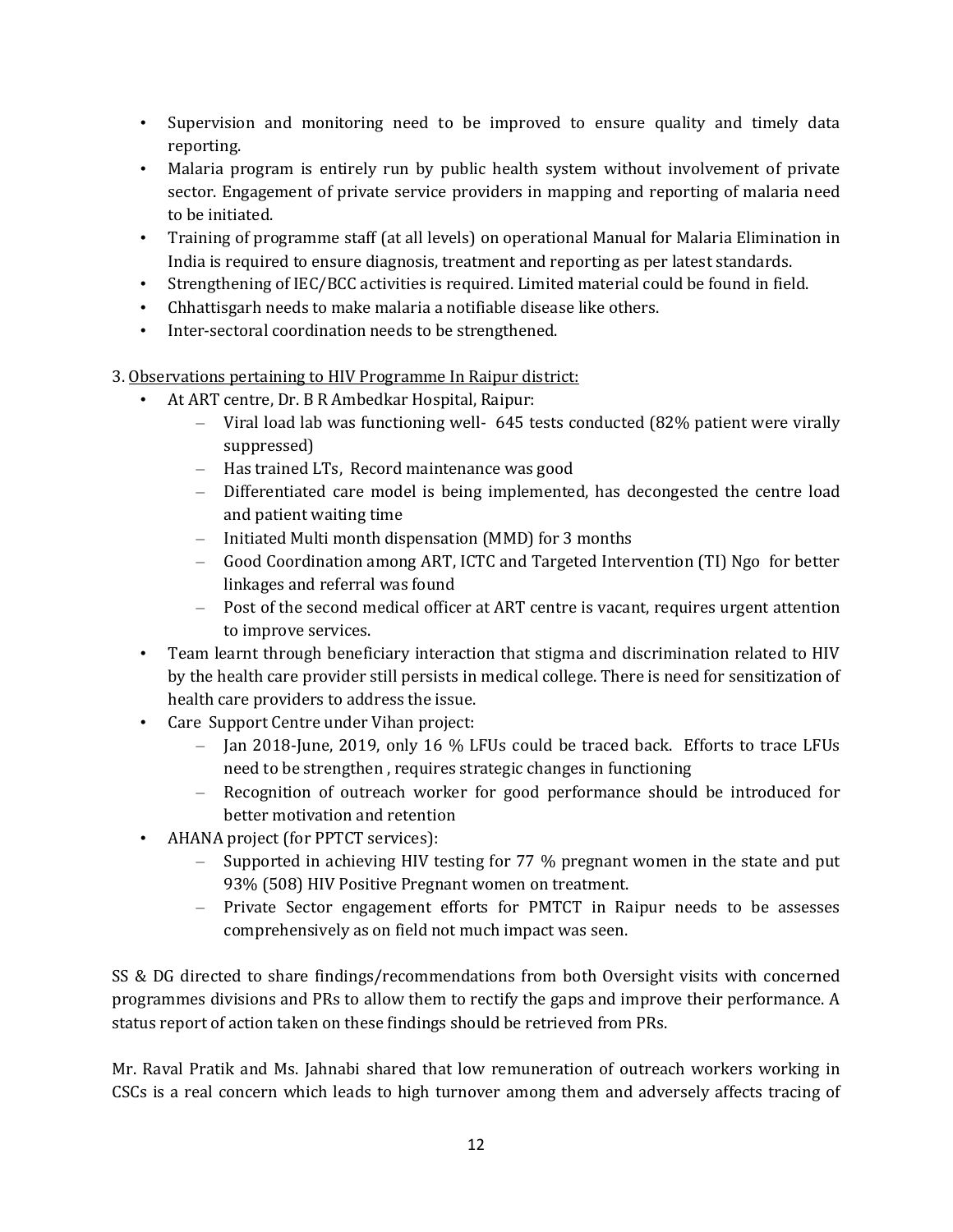Lost to Follow up (LFU) cases. Mr. Jahanbi also highlighted that among others; one of the reasons for missing opportunity to initiate new patients and retain them on ART is limited working hours of ART centres. She added that most of ART centres opens from 9.00 am to 2.00 am contrary to prescribed timings of 9.00 am -4.00pm and patients coming from far off places usually don't turn up again if they miss opportunity once.

Ms. Nandini Kapoor from UNAIDS mentioned that it might happen that most patients prefer visiting ART centre before peak afternoon hour so we must decide working hours of ART based on inputs from ART centres on their patient foot fall.

SS & DG (NACO) recommended NACO to undertake an exclusive review of VIHAAN project to ascertain the issues and its impact in supporting the national programme. He also recommended seeking feedback of state SACS/ART centres on suitable working timings to operate ART centres.

## *Decision:*

- *1. To share Oversight committee observations related to Surat and Raipur oversights visits with concerned PRs and obtain action taken report from PRs.*
- *2. NACO to plan an exclusive review of VIHAAN project and share findings with CCM.*
- *3. NACO to seek feedback from state SACS/ART centres on suitable working timings for them and accordingly alter their operational hours..*

## **Agenda item no. 6**

Dr. Shyamala Natraj shared key discussion points from the meeting of CSO, KAP and PLWD representatives of India CCM held on 19<sup>th</sup> June 2019 and proposal to enable resources for capacity building of CCM representatives. She highlighted the following key recommendations of civil society group of India CCM:

1. All CSO/KAP/PLWD representatives of India CCM acknowledged the necessity to engage with their respective constituencies to bring their feedback to the platform of India CCM. To do it in systematic and effective way, they all agreed to develop work plans (including key activities, deliverable and resource requirement) for involving their respective larger communities. However, these work plans will require resources to productively engage the community members.

Since, India CCM has limited resources to support community strengthening activities; Dr. Shyamala put forward the proposal for CCM's consideration to set aside certain grant funds (around 0.5%) of govt. or non government PRs towards capacity building of India CCM and constituency engagement of PLWD, KAP and CSO groups across the country.

SS & DG assured to examine the community engagement work plans/ proposals and ways to enable resources for the same. Since, work plans of all constituencies under HIV, TB and Malaria were not shared with India CCM Secretariat, community members agreed to share the refined work plans within 2 weeks time.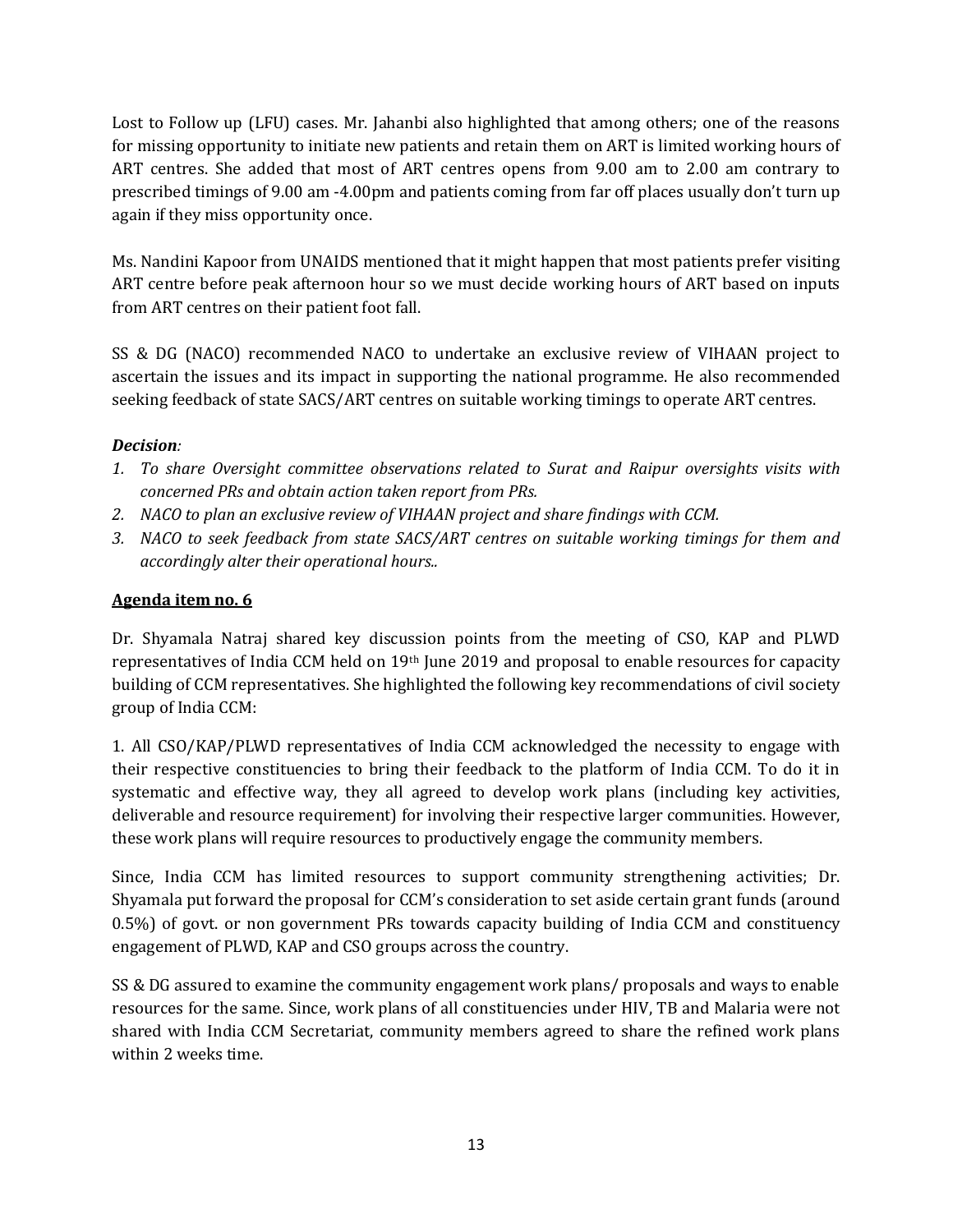2. Most of the community representatives of India CCM find it difficult to advance funds to arrange their travel and accommodation to attend CCM meeting. They requested for support in making their logistics arrangement beforehand to provide them equal opportunity for participation. India CCM Coordinator apprised that reimbursement norms of India CCM do not have provision for advance payments and booking logistics on behalf of members. In view of the pressing concern of the community representatives, India CCM Secretariat took approvals to make provision for reimbursing members on the day of meeting

SS & DG assured that matter may be relooked to facilitate participation of Community members.

3. Community representatives of India CCM expressed requirement of a support letter from MoHFW introducing them to State Health Secretaries/Chief Secretaries to facilitate their engagement with state HIV, TB and Malaria programmes and to share community issues/feedback with relevant state officials.

Mr. Bilali Camara seconded their request and suggested that CCM member/alternate list may be shared with all states to ensure involvement of CCM members in GFATM related activities/ matters of the state.

4. Community representatives also requested to strengthen their representation at regional or state level review, district forums, GFATM review meetings and oversight committee visits etc. to build their capacity and enhance their involvement*.*

## *Decision:*

*1. CSO/KAP/PLWD representatives (of HIV, TB and Malaria) of India CCM to share their constituency engagement work plans for year 2019-20 and 2020-21 within 2 weeks and India CCM Secretariat to put up for examination.*

*2. Ways to reduce financial burden of community representatives and to ensure their equal participation need to be worked out.*

*3. A letter introducing CCM members/alternates to all state health secretaries and seeking support in engaging them in HIV/TB/Malaria and GFATM related reviews/meetings to be sent.*

#### **Agenda item no. 7**

Proposal of CCM Civil Society representatives on enabling resources for capacity building of CCM representatives and CSOs involved in prevention and care efforts related to HIV/TB/Malaria. It was deliberated along with agenda no. 6.

**Agenda item no. 8:** Any other matter to be discussed

1. Mr. Raval Pratik surfaced the concern related to Care and Support Centres of Gujarat which are being functioning with NHM funding in the state and are success model for the country. However, recently NHM has communicated to the Gujarat SACS to not put up CSC funding proposal for next year PIP. He urged for continuation of funding for Gujarat CSCs.

SS & DG (NACO) advised NACO to write a letter to MD (NHM), Gujarat on the matter.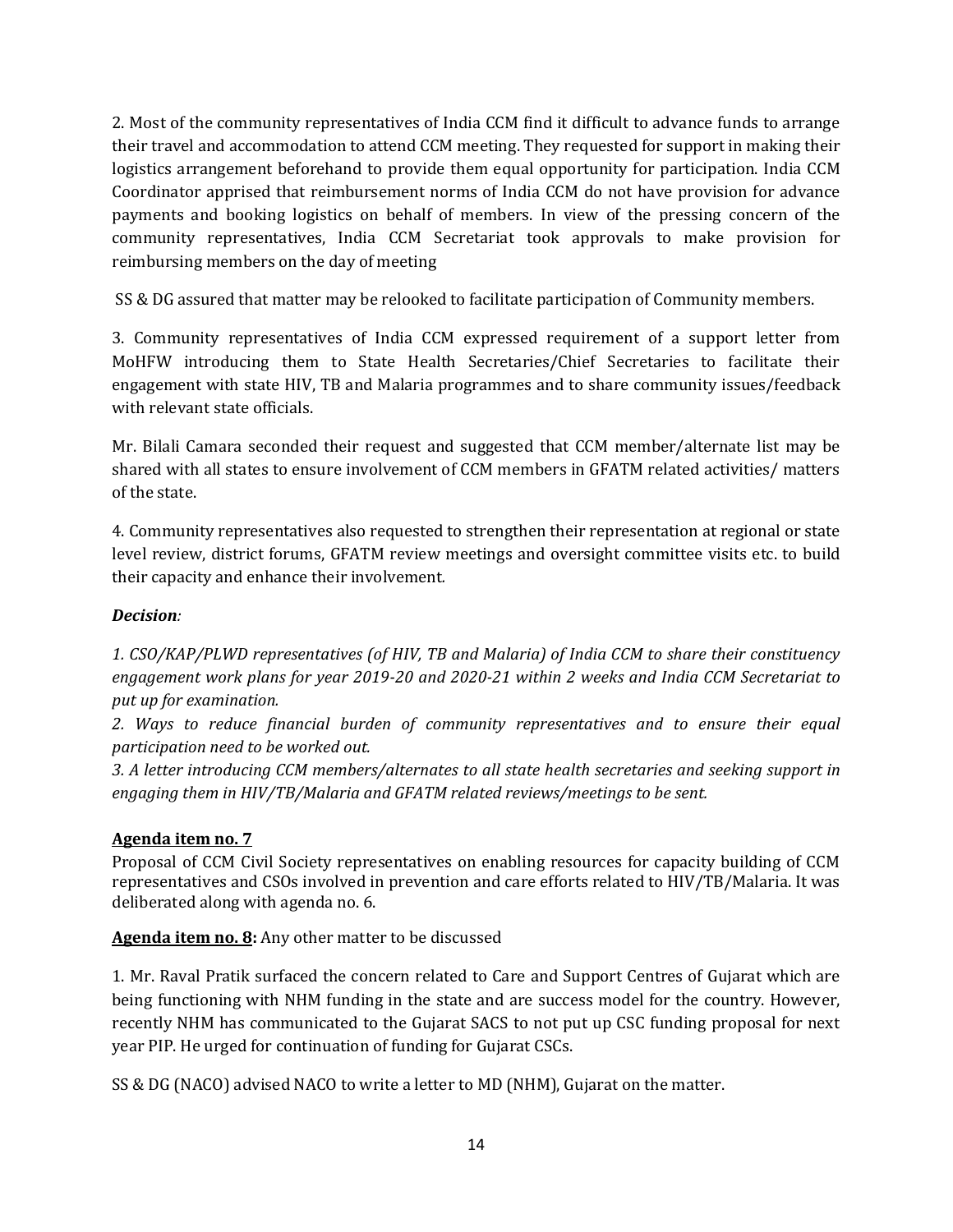2. Members from CSO/KAP/PLWD requested to share agenda of CCM meeting along with presentations/relevant documents beforehand to help them come better prepared for the meeting,

3. Dr. Shyamala placed on record support of UNAIDS and India CCM Secretariat in facilitating community engagement meetings and participation for CCM meetings.

*Decision: NACO to write a letter to MD (NHM), Gujarat on withdrawing funding support for CSCs in Gujarat.*

The meeting ended with a vote of thanks to and from Chair.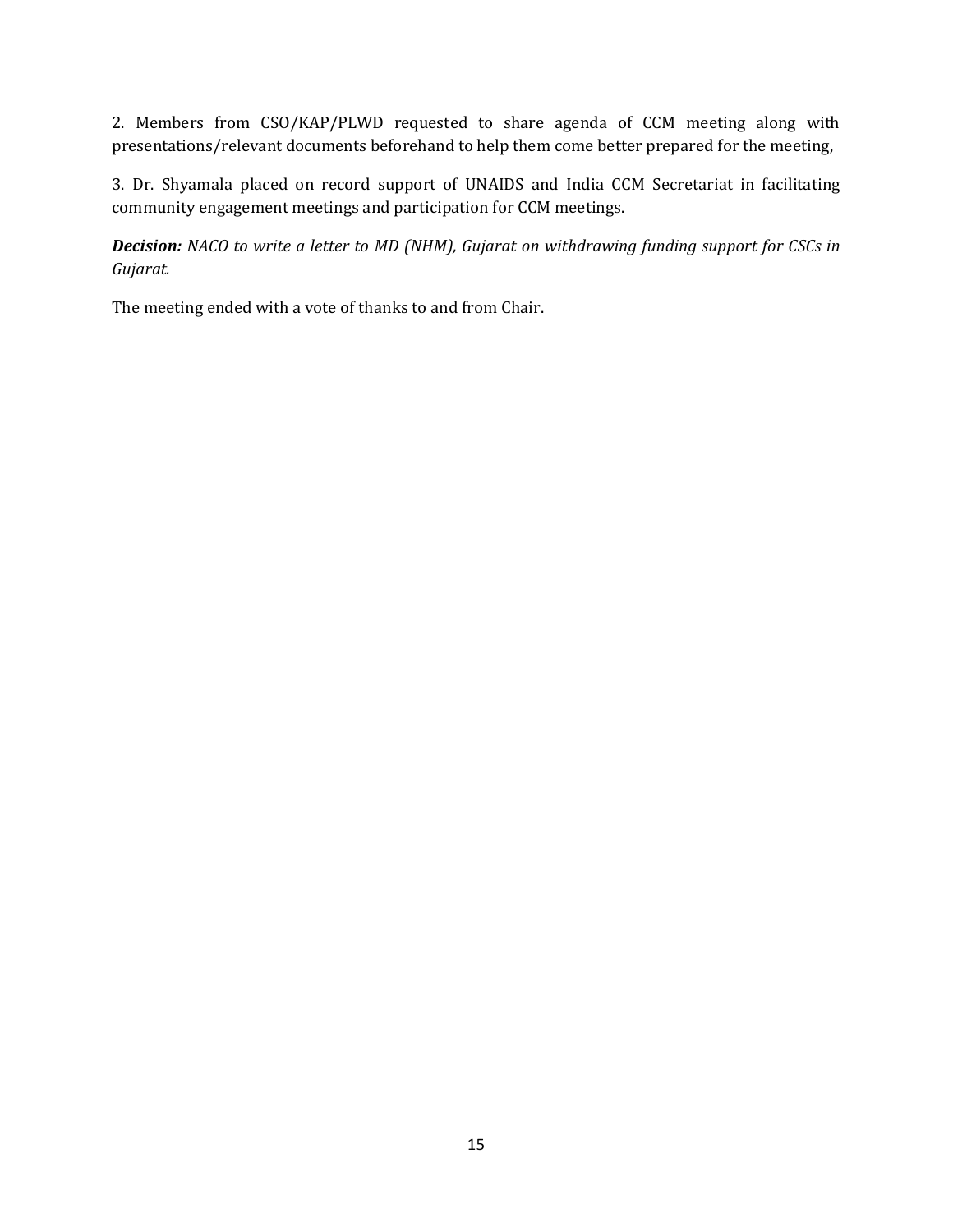### **List of Participants**

#### **CCM Members**

| Sl. No.        | <b>Name</b>               | Designation/Organization                                                        |  |
|----------------|---------------------------|---------------------------------------------------------------------------------|--|
| $\mathbf{1}$   | Smt. Preeti Sudan         | Secretary (HFW)/ Chair, I-CCM                                                   |  |
| $\overline{2}$ | Prof. Balram Bhargava     | Secretary (DHR) & DG (ICMR)/Vice Chair, I-CCM                                   |  |
| 3              | Sh. Sanjeeva Kumar        | Special Secretary (Health) and AS & DG (CGHS)/Member<br>Secretary, I-CCM        |  |
| 4              | Dr. Shyamala Nataraj      | Executive Director, SIAAP/Vice Chair, I-CCM                                     |  |
| 5              | Mr.Paul Salvaire          | <b>Embassy of France</b>                                                        |  |
| 6              | Prof. Ramila Bisht        | Centre of Social Medicine and Community Health, JNU                             |  |
| 7              | Ms.Nisha Gulur            | Executive Member-KSWU, President, NNSW                                          |  |
| 8              | Mr. Sudeshwar Kumar Singh | Secretary, TB Mukt Vahini                                                       |  |
| 9              | Mr. Natthuram Rajak       | <b>Community Volunteer</b>                                                      |  |
| 10             | Mr. Bhakta Bihari Mishra  | Integrated Human and<br>Industrial<br>Secretary, National<br>Development Agency |  |
| 11             | Mr Bilali Camara          | <b>Country Director, UNAIDS</b>                                                 |  |
| 12             | Mr. Raval Pratik Anantray | Assistant Director, GIPA                                                        |  |
| 13             | Mr. Shridhar Pandey       | Secretary & Chief Executive Officer, Gautam Buddha Jagriti<br>Society           |  |

### **Alternate Members**

| Sl.No.         | <b>Name</b>               | Designation/Organization                 |
|----------------|---------------------------|------------------------------------------|
| 1              | Dr. Inder Prakash         | Advisor (PH)                             |
| 2              | Dr.R.R.Gangakhedkar       | Scientist G, ICMR                        |
| $\overline{3}$ | Dr. Madhu Saxena          | DHS, Uttar Pradesh                       |
| $\overline{4}$ | Ms.Marietou Satin         | Deputy Director, 0/0 Health, USAID/India |
| 5              | Ms Nandini Kapoor Dhingra | Senior Technical Adviser, UNAIDS         |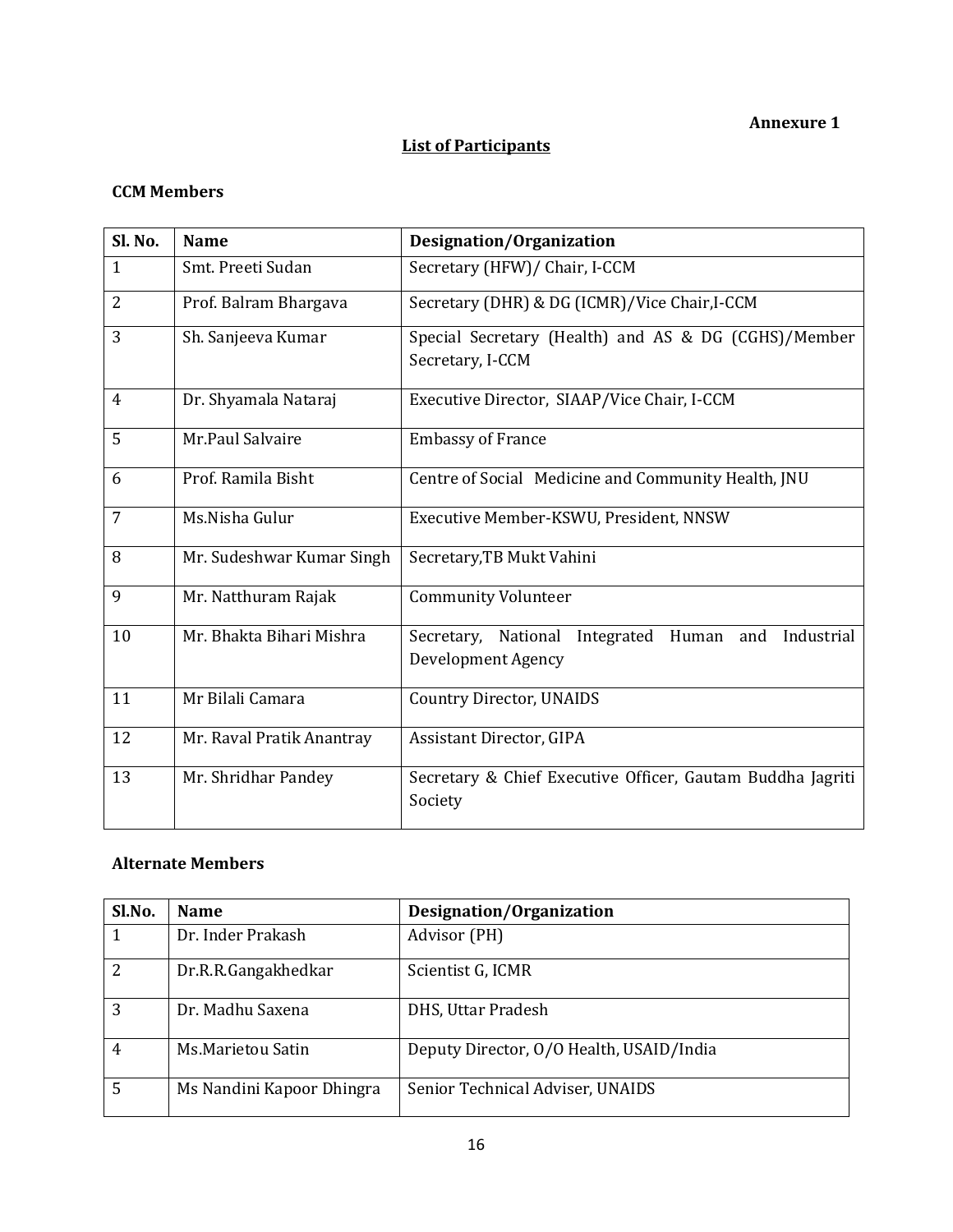| 6  | Ms. Jahnabi Goswami     | President, ANPP                            |
|----|-------------------------|--------------------------------------------|
| 7  | Md Hashmat Rabbani      | Secretary, Gramin Samaj Kalyan Vikas Manch |
| 8  | Mr. Simon W Beddoe      | President, IDUF                            |
| 9  | Ms. Kusum               | President, AINSW                           |
| 10 | Dr. Raghavan Gopa Kumar | Founder Member, Touched by TB              |
| 11 | Ms.Rekha Verma          | ASHA Worker                                |
| 12 | Mr.Prasanta Kumar Sahoo | Project Coordinator, NIHIDA                |
| 13 | Mr.Som Kumar Sharma     | Associate Director, Family Health India    |

# **Special Invitees**

| Sl. No.        | <b>Name</b>             | <b>Designation/Organisation</b>           |
|----------------|-------------------------|-------------------------------------------|
| $\mathbf{1}$   | Ms. Rekha Shukla        | JS (VBD)                                  |
| $\overline{2}$ | Dr.Promila Gupta        | Principal Consultant, DGHS                |
| 3              | Dr. K.K.Aggarwal        | Past National President, IMA              |
| $\overline{4}$ | Dr.Rajni Kant           | Scientist - G, ICMR                       |
| 5              | Dr. Naresh Goel         | DDG, NACO                                 |
| 6              | Dr. Avdhesh Kumar       | Addl Director, NVBDCP                     |
| $\overline{7}$ | Dr.Bhawani Singh        | Deputy Director, NACO                     |
| 8              | Dr. Ritu Gupta          | Consultant (SAG)                          |
| 9              | Mr.Rajeev               | Under Secretary, DEA, Ministry of Finance |
| 10             | Mr.Raman Sharma         | Director, PWC                             |
| 11             | Mr. Veeraiah S.Hiremath | National Consultant, WHO                  |
| 12             | Ms. Veena Kumra         | Consultant, CTD                           |
| 13             | Dr.Mrigen Deka          | Consultant, NVBDCP                        |
| 14             | Dr. Benu Bhatia         | M&E Manager, NPMU, NACO                   |
| 15             | Mr.Shaily Luthra        | Finance Manager, NPMU, NACO               |
| 16             | Mr.Arindam Moitra       | Grant Programme Manager, NPMU, NACO       |
| 17             | Dr.Sandhya Gupta        | Coordinator, I-CCM                        |
| 18             | Ms. Veena Chauhan       | Administrative Assistant, I-CCM           |